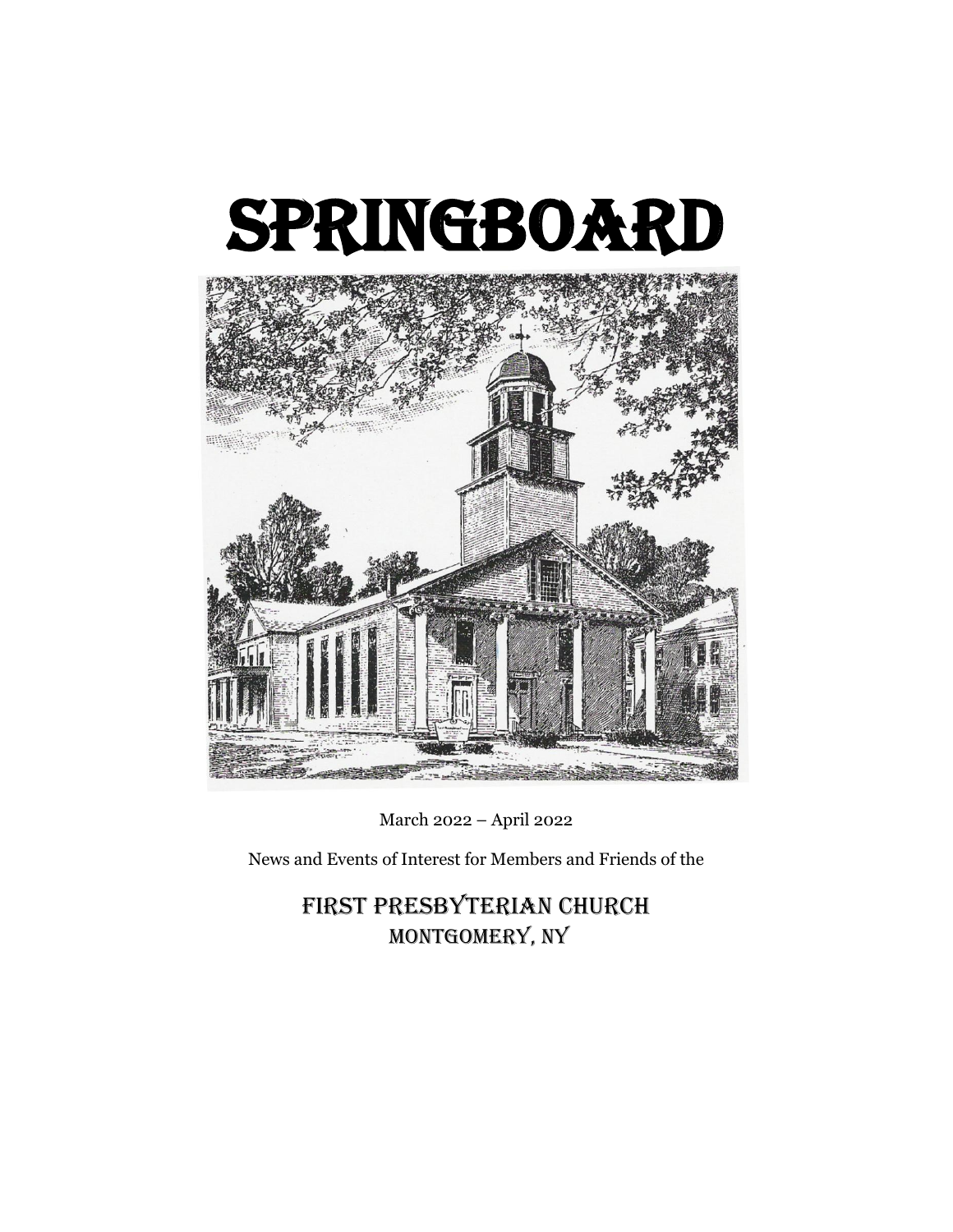

FPC Montgomery Family of Faith,

 I hope this finds each and every one of your doing well! As for my family, we have been enjoying the warming of the weather and getting outside a little more! As we have started in on our new routines that have allowed me to pastor both the church here in Montgomery as well as Hopewell PC in Thompson Ridge, I am always wanting to hear feedback. I know that changes always require adjustments and may not be the easiest for some, but I never want anyone to feel they can't share the truth of where they may be at.

We have a lot of things coming up in the life of the church! I hope each and every one of you will find the places you want to connect with our family of faith. We continue our presence at the Montgomery Food Pantry, there are upcoming events of a Fish (or Chicken) and Chips on the  $19<sup>th</sup>$  of March, a baseball outing that my family has organized on the 30<sup>th</sup> of April, and we will be entering the season of Lent on the 2<sup>nd</sup> of March with Ash Wednesday. There are more things being planned...a picnic on the 12<sup>th</sup> of June, opportunities for fellowship, fundraisers, helping in missions and more.

 There will be unending ways to connect and be an active part of our lives of faith connected in ways that are meaningful and help us be faithful disciples of Christ. If you ever have things you would like to help add to the ways we live out our faith together, please do not hesitate to let someone know. We love new ideas and new opportunities!

> Peace and Blessings, Pastor Jeromey

## **BASEBALL OUTING by Pastor Jeromey**

Hello FPC of Montgomery Family of Faith,

 I - or I should say my family is putting together an outing that we are inviting all the membership of FPC Montgomery and Hopewell PC to attend. We will have a group outing to a Hudson Valley Renegades Baseball game on the 30th of April (6pm game). There will be a pre-game picnic, tickets to the game, great fellowship and fireworks. The cost to go is only \$20 for each person (plus a parking pass purchased the evening of the event).

 If you want to attend just email me at pastorjeromey@gmail.com and let me know how many are coming and arrange getting me the payment. I can do cash, check, venmo...whatever works.

 Don't wait because there is limited space and this will be open to two congregations. Let me know if you have questions.

Peace, Pastor Jeromey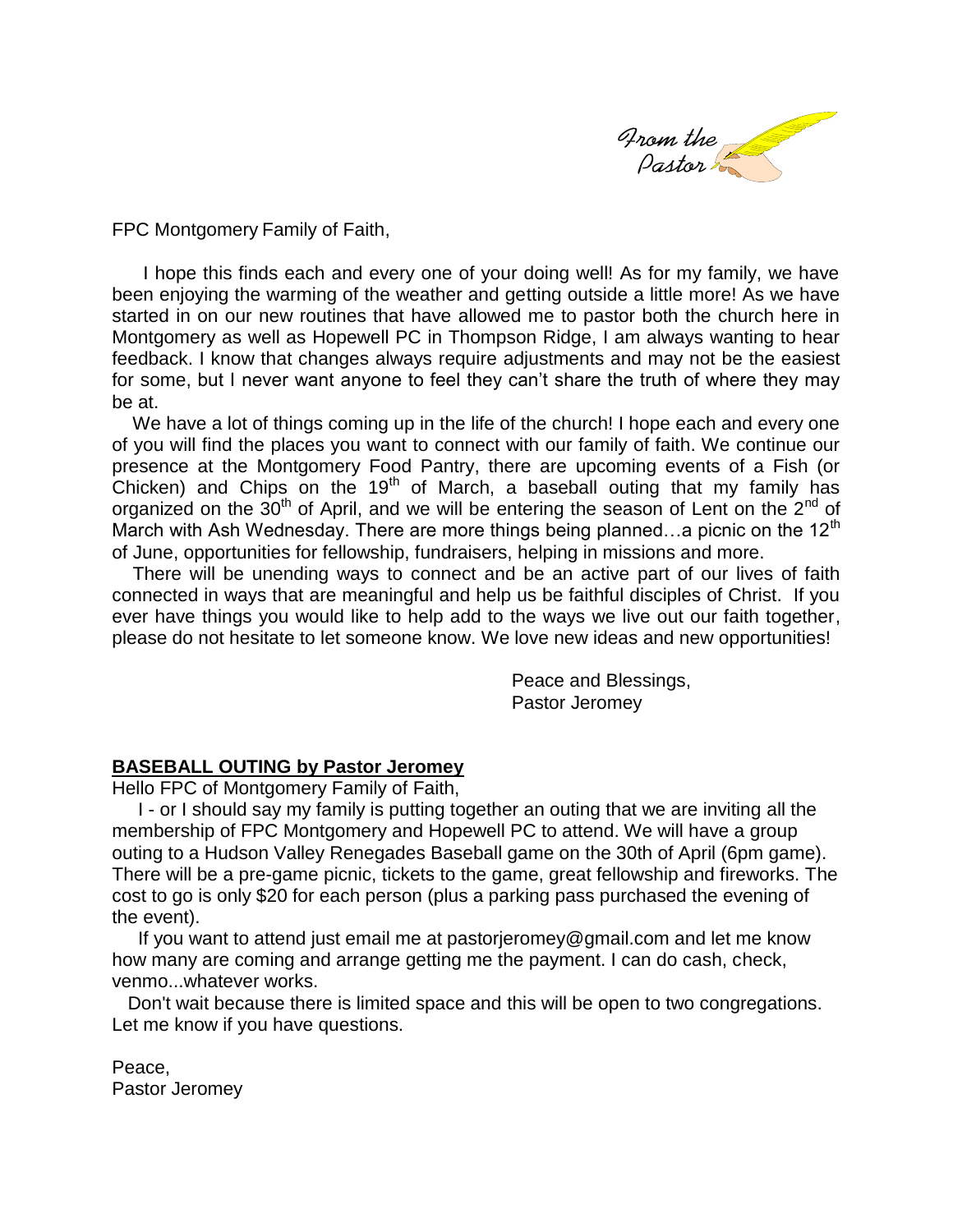## FOOD PANTRY

 Thank you to everyone for your generous donations during our Souper Bowl Sunday! All the cans of soup you donated have been brought to the Food Pantry and are being used to help those in their time of need.

 First Presbyterian Church staffs the pantry again in March. Volunteers are always needed! Pantry hours are Tuesdays, 10:00 a.m. to noon, and Wednesdays, 6:30 to 8:00 p.m. If you can help, please let Robin McPhillips or Joe Prior know.

## FISH (OR CHICKEN) & CHIPS FUNDRAISER

On the 19<sup>th</sup> of March (the day of the St. Pats Ramble Parade) we will be doing a to-go fish (or chicken) & chips, coleslaw and bottled water for pre-purchase. The fish/chicken & chips will be prepared by Tastefully British like last time. Tickets are \$15 for an adult portion and \$10 for a child portion. Please get your tickets but also pick up some tickets to sell! This was a great fundraiser when we did it last time and hope it will be successful again. Thank you for helping make this a success!

### MASK UPDATES

 Session has now made masks optional for everyone who comes into the church building. The only exception is when the Montgomery Nursery School is in session during the week. We will follow their rules and if you need to know what they are at any given time please reach out to Pastor Jeromey. The Session asks that we all be mindful of being sick and to please stay home if you are. Thank you to everyone for helping follow the state mandates and keeping our family of faith healthy.

## HOLY WEEK/EASTER SCHEDULE

Lenten Study info to follow Maundy Thursday Service @ First Presbyterian Church – 7 PM Good Friday Service @ Hopewell Presbyterian Church – 7 PM Easter Sunrise Service (Pleasure Ground Park Pavilion) – 6:15 AM Easter Worship Service – 11:30 AM

## STEWARDSHIP NOTES

 As of February 27, we have 36 pledges for 2022, with \$88,760? pledged for current expenses and \$7,204 pledged for general mission for a total of \$95,964 pledged. In addition, we have received 18 pledges for our Capital Improvements, totaling \$14,290 for 2022. Did you forget to return your pledge card? It's not too late! Pledge cards can be placed in an offering plate or mailed to 137 Clinton Street.

## GRADUATING SENIORS

 Attention, graduating seniors! The deacons will award a scholarship to a graduating senior again this year. The essay should be 500 words on the following: Describe a period in your life when your faith has helped you overcome a challenging time. The deadline for submission to a Deacon is the 1st of May.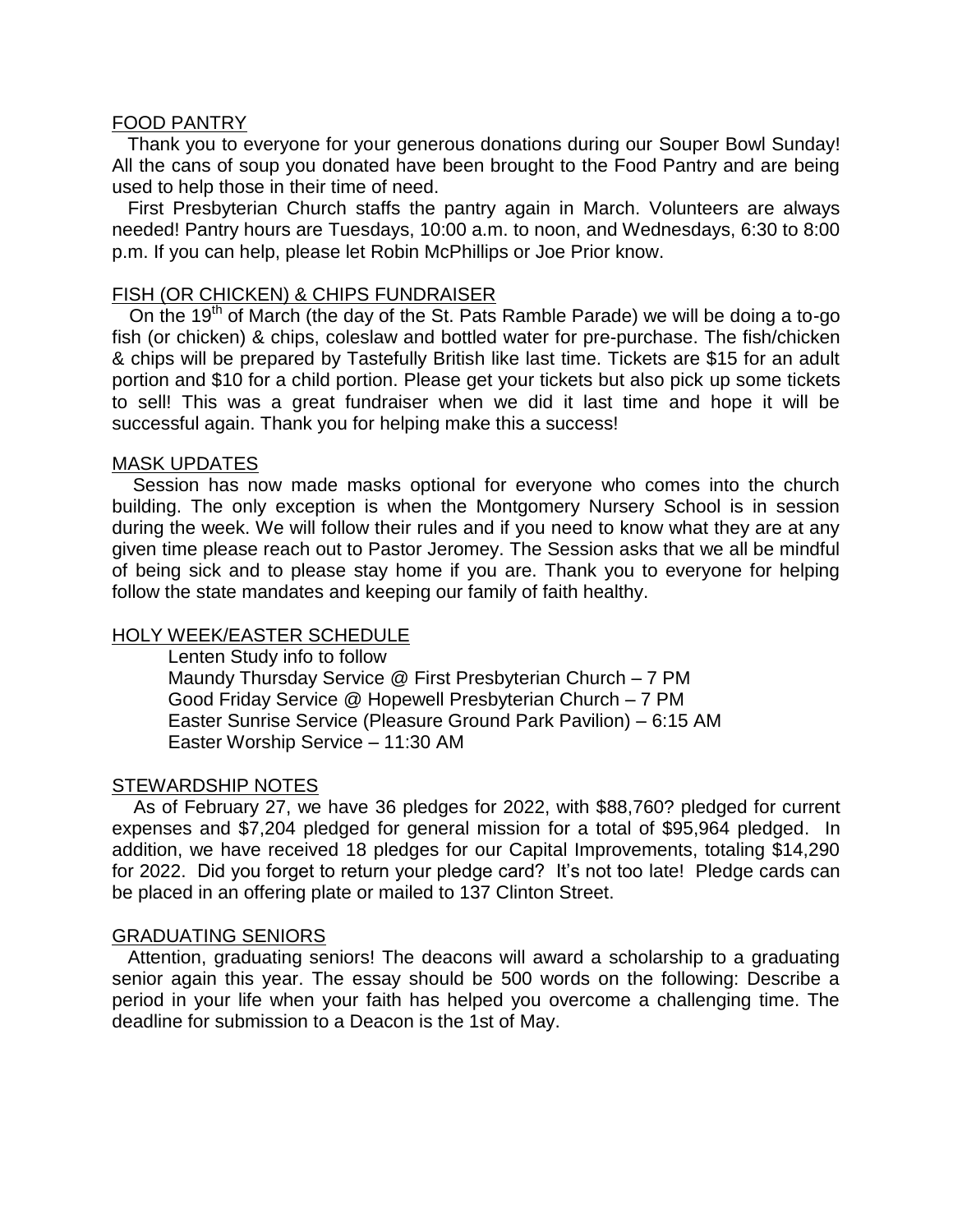#### PASTOR EMERITUS CELEBRATION

 This letter was received after the November/December issue was produced, of course, and somehow missed the January/February edition.

 $11 - 9 - 21$ 

Dear Saints of the First Presbyterian Church in Montgomery, New York,

How wonderfully all of you welcomed me to the weekend of recognizing the **Emeritus designation!** 

Our meal and festivities at Winding Hills reminded me of the generosity of spirit and playful creativity that lives at the heart of your way of being a faithful and brave Church. That same way of being a faithful people nourished and sustained me as your pastor and will remain my surest conviction of God's mercy and grace each of my days – and each day in my prayers I give thanks to God that you allowed me to share in your lives as you shared in mine.

I give thanks also for Pastor Jeromey and his giving me a place in Sunday's worship service - to share Holy Communion with him and with you was very special for me - and the choir full of friends and now grown up little ones sang so beautifully, and sang a favorite hymn of mine!

The whole affair was so lovingly envisioned and planned and brought to fruition, with reverence and fun and time for reconnecting that it amazes me that I could enjoy so much goodness in so brief a visit - indeed, blessings abundant.

Grace and Peace,

Paul

 Please check the back of the sanctuary to see the plaque which commemorates this historic event!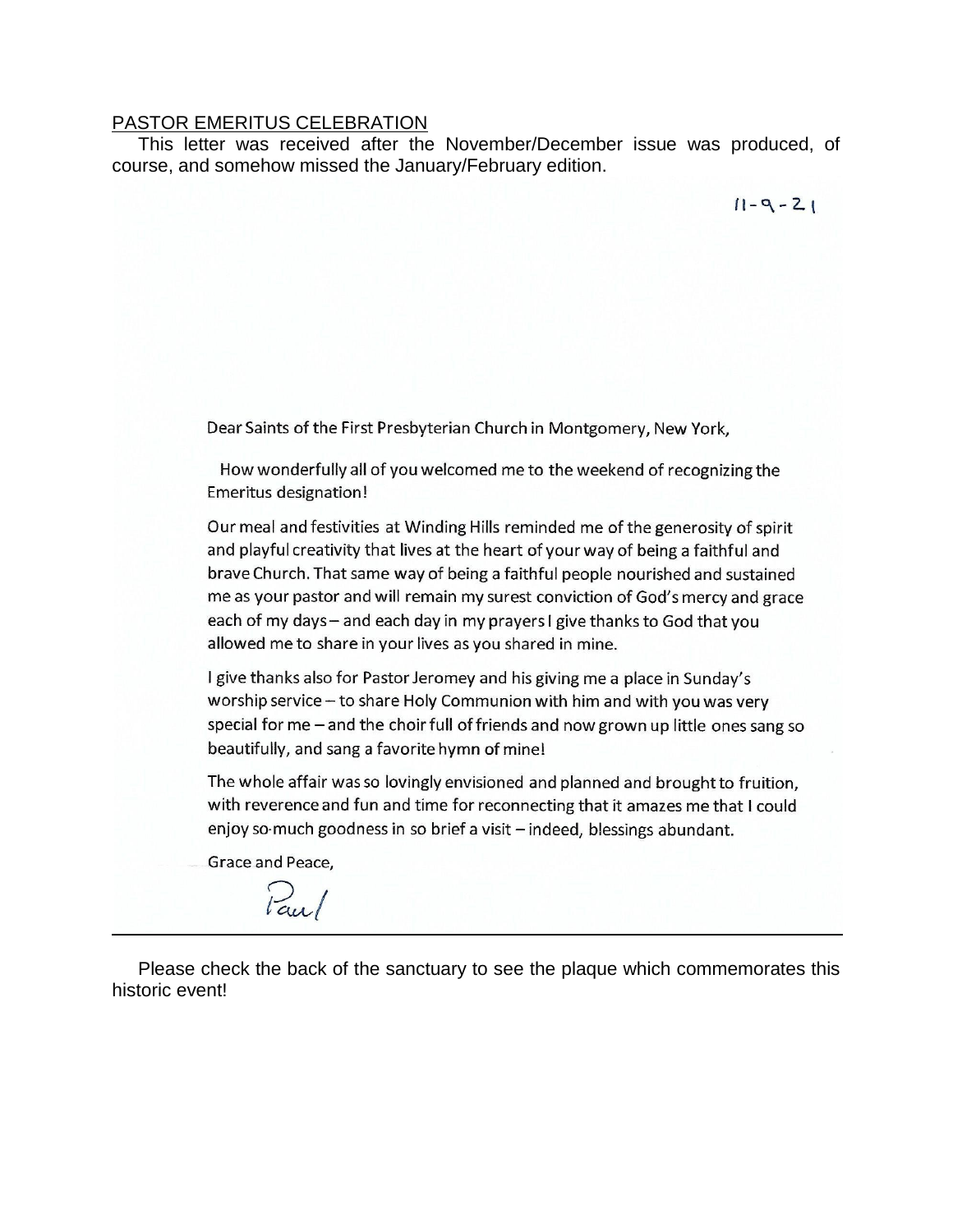# *March 2022*

| Mar. 2, Wed.    | 7:00 p.m.    | Ash Wednesday Service                       |
|-----------------|--------------|---------------------------------------------|
| Mar. 3, Thurs.  | 7:00 p.m.    | Choir rehearsal                             |
| Mar. 4, Fri.    |              | World Day of Prayer                         |
| Mar. 6, Sun.    |              | <b>First Sunday in Lent</b>                 |
|                 | $10:30$ a.m. | <b>Sunday School</b>                        |
|                 | 11:30 a.m.   | Worship - Sacrament of the Lord's Supper    |
|                 | <b>Noon</b>  | <b>Board of Deacons</b>                     |
| Mar. 10, Thurs. | 7:00 p.m.    | Choir rehearsal                             |
| Mar. 13, Sun.   |              | Second Sunday in Lent                       |
|                 | $10:30$ a.m. | <b>Sunday School</b>                        |
|                 | 11:30 a.m.   | Worship                                     |
| Mar. 17, Thurs. | 7:00 p.m.    | Choir rehearsal                             |
| Mar. 19, Sat.   | Noon-2 p.m.  | Fish (or Chicken) & Chips Fry               |
| Mar. 20, Sun.   |              | <b>Third Sunday in Lent</b>                 |
|                 | $10:30$ a.m. | <b>Sunday School</b>                        |
|                 | 11:30 a.m.   | Worship                                     |
| Mar. 24, Thurs. | 7:00 p.m.    | Choir rehearsal                             |
| Mar. 26, Sat.   | 9 a.m.- noon | <b>Session Retreat</b>                      |
| Mar. 27, Sun.   |              | <b>Fourth Sunday in Lent</b>                |
|                 | 10:30 a.m.   | <b>Sunday School</b>                        |
|                 | 11:30 a.m.   | Worship – followed by Coffee & Conversation |
| Mar. 31, Thurs. | 7:00 p.m.    | Choir rehearsal                             |

| *          | <b>SPECIAL DAYS</b>        |                              | *       |  |  |  |
|------------|----------------------------|------------------------------|---------|--|--|--|
| $\star$    |                            |                              | *       |  |  |  |
| $\star$    | Birthdays                  |                              | $\star$ |  |  |  |
| *          | Emily Adams - March 2      | Marlene Wood - April 7       | $\star$ |  |  |  |
| $^{\star}$ | Marcia Neubauer - March 3  | Frank Pettine - April 10     | ÷       |  |  |  |
| *          | Ross Benedict - March 5    | Casey Adams - April 12       | $\star$ |  |  |  |
| $\ast$     | Laura Aiello – March 9     | Cheryl Conero - April 15     | *       |  |  |  |
| $\ast$     | Henry Goldberg - March 13  | Kimberly Neubauer - April 15 | $\star$ |  |  |  |
| $\ast$     | - Nikki Conero – March 14  | Victoria Arnott - April 18   | ÷       |  |  |  |
| $\ast$     | Mary Prior - March 15      | Allison Conero - April 24    | ÷       |  |  |  |
| *          | Marcus Mosenson - March 30 | Heather Conley - April 29    | *       |  |  |  |
|            | * Emma Jardine - March 31  | Donna Flannery - April 30    | ÷       |  |  |  |
| *          |                            |                              | *       |  |  |  |
|            |                            |                              |         |  |  |  |

## ANNUAL MEETING UPDATE

**Our annual congregational meeting was held on January 30<sup>th</sup>. Officers were elected** as follows: Elders – Carol Jellema, John Nokland, Beth Maida & Beth Kehoe; Deacons – Karla Ritter, Shawn Arnott & Emil Pignetti. Elder Heather Benedict is now an elder "at rest" and Beth Kehoe is a deacon "at rest," each having served for six consecutive years.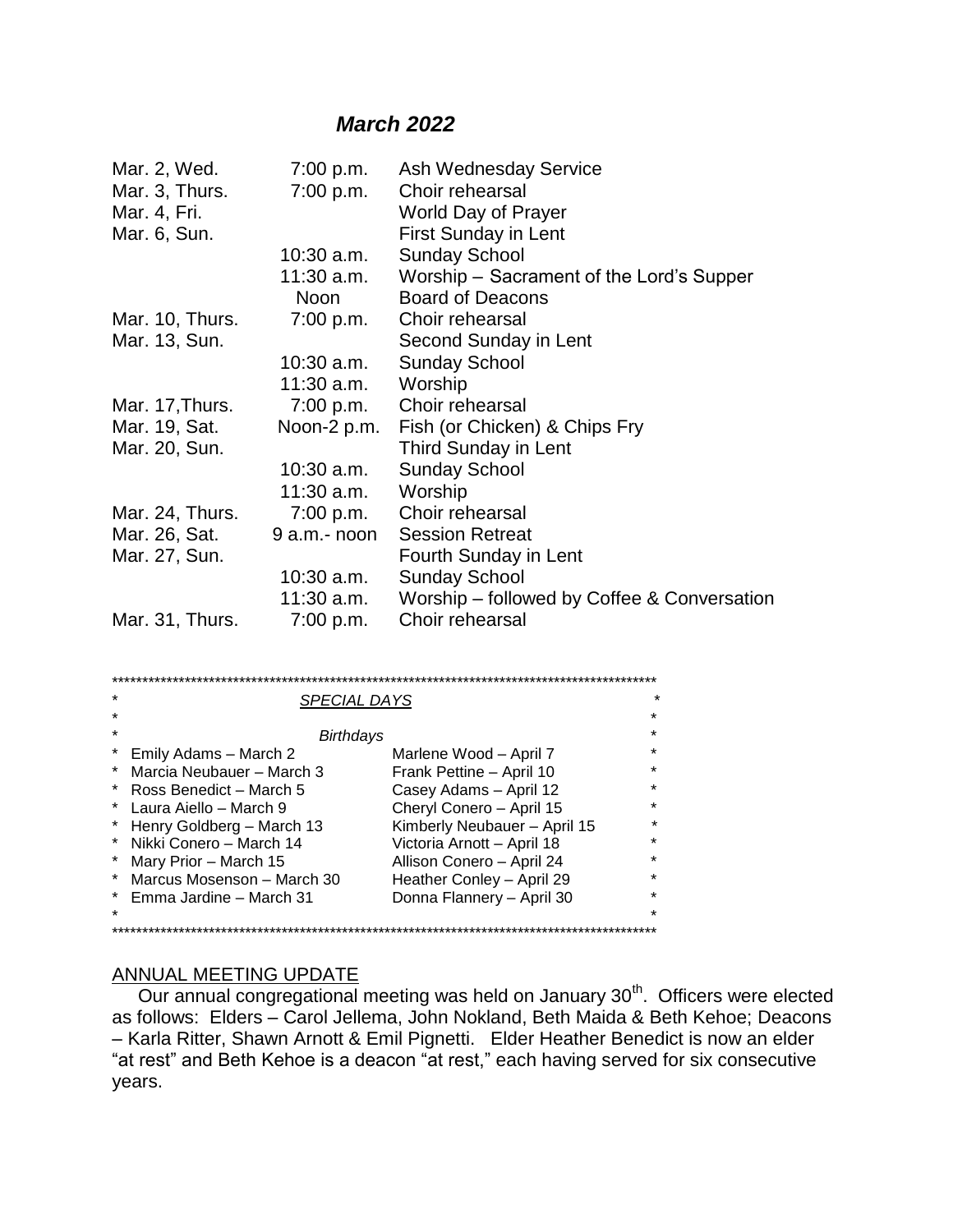# *April 2022*

| April 3, Sun.                                       |                   | Fifth Sunday in Lent                                   |  |  |
|-----------------------------------------------------|-------------------|--------------------------------------------------------|--|--|
|                                                     | 10:30 a.m.        | <b>Sunday School</b>                                   |  |  |
|                                                     | 11:30 a.m.        | Worship - Holy Communion                               |  |  |
|                                                     | Noon              | Deacons' Meeting                                       |  |  |
| April 7, Thurs.                                     | 7:00 p.m.         | Choir rehearsal                                        |  |  |
| April 10, Sun.                                      |                   | <b>Passion/Palm Sunday</b>                             |  |  |
|                                                     | $10:30$ a.m.      | <b>Sunday School</b>                                   |  |  |
|                                                     | 11:30 a.m.        | Worship                                                |  |  |
| April 14, Thurs.                                    | 7:00 p.m.         | Maundy Thursday Service @ FPC                          |  |  |
| April 15, Fri.                                      | 7:00 p.m.         | Good Friday Service @ Hopewell                         |  |  |
| April 17, Sun.                                      |                   | <b>Resurrection of the Lord/Easter</b>                 |  |  |
|                                                     | 6:15 a.m.         | Sunrise Service - Pleasure Ground Park Pavilion        |  |  |
|                                                     |                   | <b>Breakfast at Hopewell Church</b>                    |  |  |
|                                                     |                   | No Sunday School                                       |  |  |
|                                                     | $11:30$ a.m.      | Easter Worship                                         |  |  |
| April 19, Tues.                                     | 7:00 p.m. Session |                                                        |  |  |
| April 21, Thurs.                                    |                   | 7:00 p.m. Choir rehearsal                              |  |  |
| April 24, Sun.                                      | $10:30$ a.m.      | <b>Sunday School</b>                                   |  |  |
|                                                     |                   | 11:30 a.m. Worship - followed by Coffee & Conversation |  |  |
| *********DEADLINE FOR SPRINGBOARD ARTICLES ******** |                   |                                                        |  |  |
| April 28, Thurs. 7:00 p.m. Choir rehearsal          |                   |                                                        |  |  |
| April 30, Sat.                                      | $6:05$ p.m.       | Renegades Game/Picnic                                  |  |  |
|                                                     |                   |                                                        |  |  |



## UPDATED MEMBERSHIP LIST

 A new membership list is available. As always if your address or telephone number has changed, *please* call the church office (457-5383) and leave a message with the correct information. Thanks!

## IN MEMORIAM

William Eisenhardt passed away on January 19<sup>th</sup>. Bill was a member of our congregation for only a short time, but was an active member! Until the pandemic hit, he was in worship most Sundays, cheerfully greeting those around him. He also helped in the kitchen at our first Soup to Go event. Please remember his sister, Lou Miller, and the rest of his family and friends in your prayers.